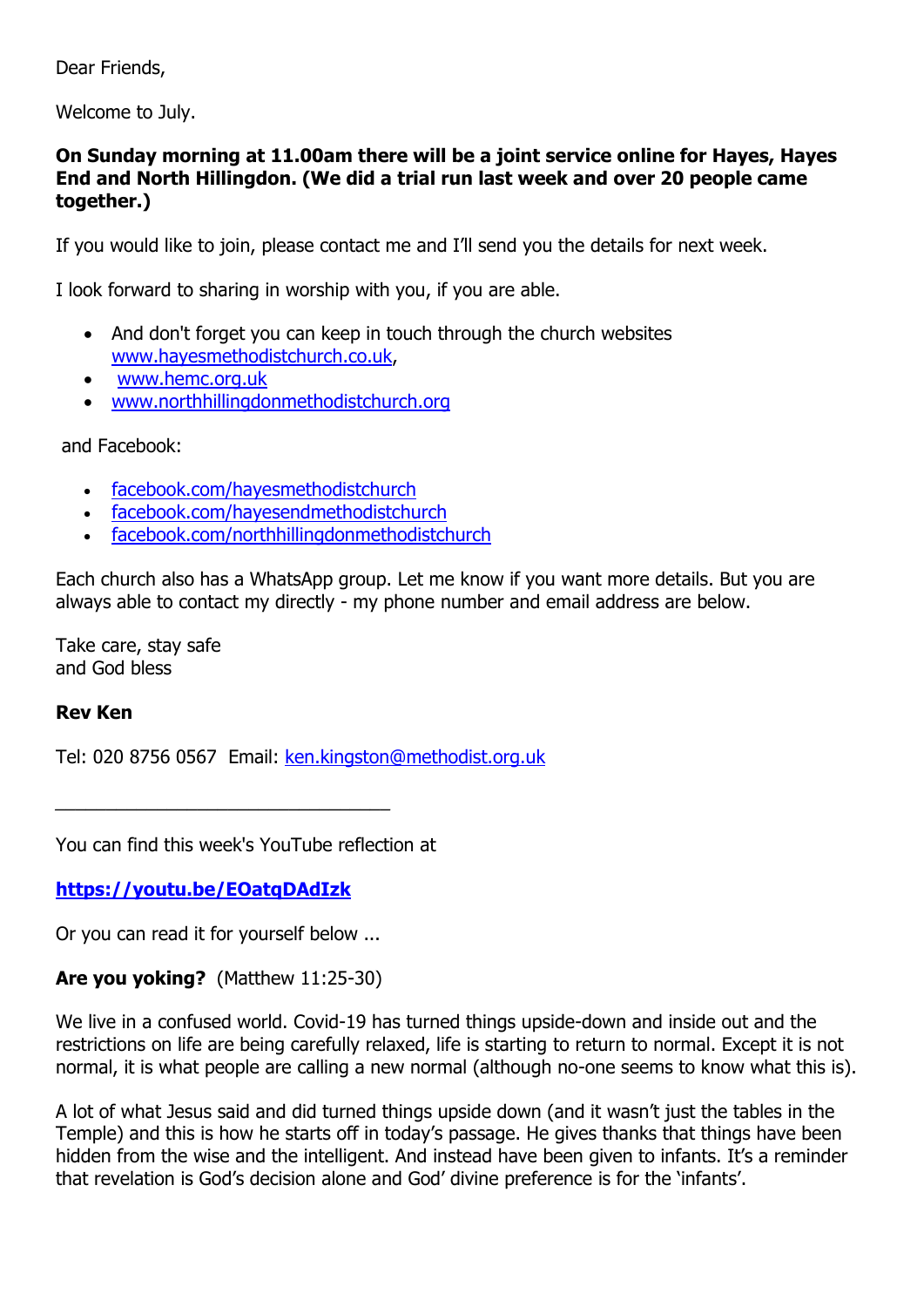But what might Jesus mean when he says 'infants'? He talks about them knowing (verse 27). When Jesus uses the word 'know' he isn't just talking about knowledge or what we might learn. He's also including the idea of choice and intimacy. It's one thing to know a set of facts about something, but it's something very different when you say that you know someone.

And this is what is important about 'infants'. They don't pretend to know anything. They just receive what is given to them. Live can be complicated and we sometimes try to make faith and a relationship with God just as complicated. But no-one has the capacity to fathom the knowledge of God. God is only known as a gift of divine grace. Trying to know God is like trying to catch the wind. You can't. You can only let the wind catch you.

### You have to let God be God on God's own terms.

And now hear the terms, "Come to me, all you that are weary and are carrying heavy burdens, and I will give you rest."

Jesus says that his yoke is easy. Easy, here, means suitable and appropriate, just for you. A yoke is a bit like a harness – cows wear them in pairs to help pull a plough. You may have seen oldfashioned pictures of milkmaids wearing one over their shoulders to make it easier to carry pails of milk. (I could do with one to one of those things to help me carry the weekly shop.)

Jesus' followers in biblical times would have been familiar with yokes. And they'd have also known that they were mentioned in the Old Testament. The prophet Isaiah talks about a yoke as an idea of oppression, being harnessed to injustice (Isaiah 58:6). And in the book of Numbers Israel is yoked to the Baal of Peor (a pagan God worshipped on Mount Peor) (Numbers 25:3). Both have negative ideas or connotations. But Jesus takes something negative and turns it into some positive. Rather than being shackled to a yoke that bears down on you, the yoke of Jesus is something that liberates and means you can achieve things greater than you can ever imagine.

What is significant is that the yoke that Jesus offers is tailormade for us. Jesus knows our strengths and capabilities, your gifts and our limitations, and his call to each of us is specific and just for us. It may stretch us, but it will never break us. You can't wear anyone else's yoke, and no-one can wear yours. It is fashioned by God, and it is given by God for you. Not to be put in a cupboard, not to be brought out for special occasions but to be worn – day in, day out.

Jesus offers his yoke just for you: "Come to me, all you that are heavy laden, and I will give you rest. Take my yoke upon you, and learn from me; for I am gentle and humble in heart and you will find rest for your souls. For my yoke is easy, and my burden is light."

# **Prayer for the week**

 $\overline{\phantom{a}}$ 

Jesus says, 'Come to me you who are weary' – God, grant me the strength to keep going. Jesus says, 'Come to me you who are carrying heavy burdens' – God, grant me the courage to let go of all my worries. Jesus says, 'Come to me and learn from me' – God, grant me the faith to trust in you. Amen.

(from Roots)